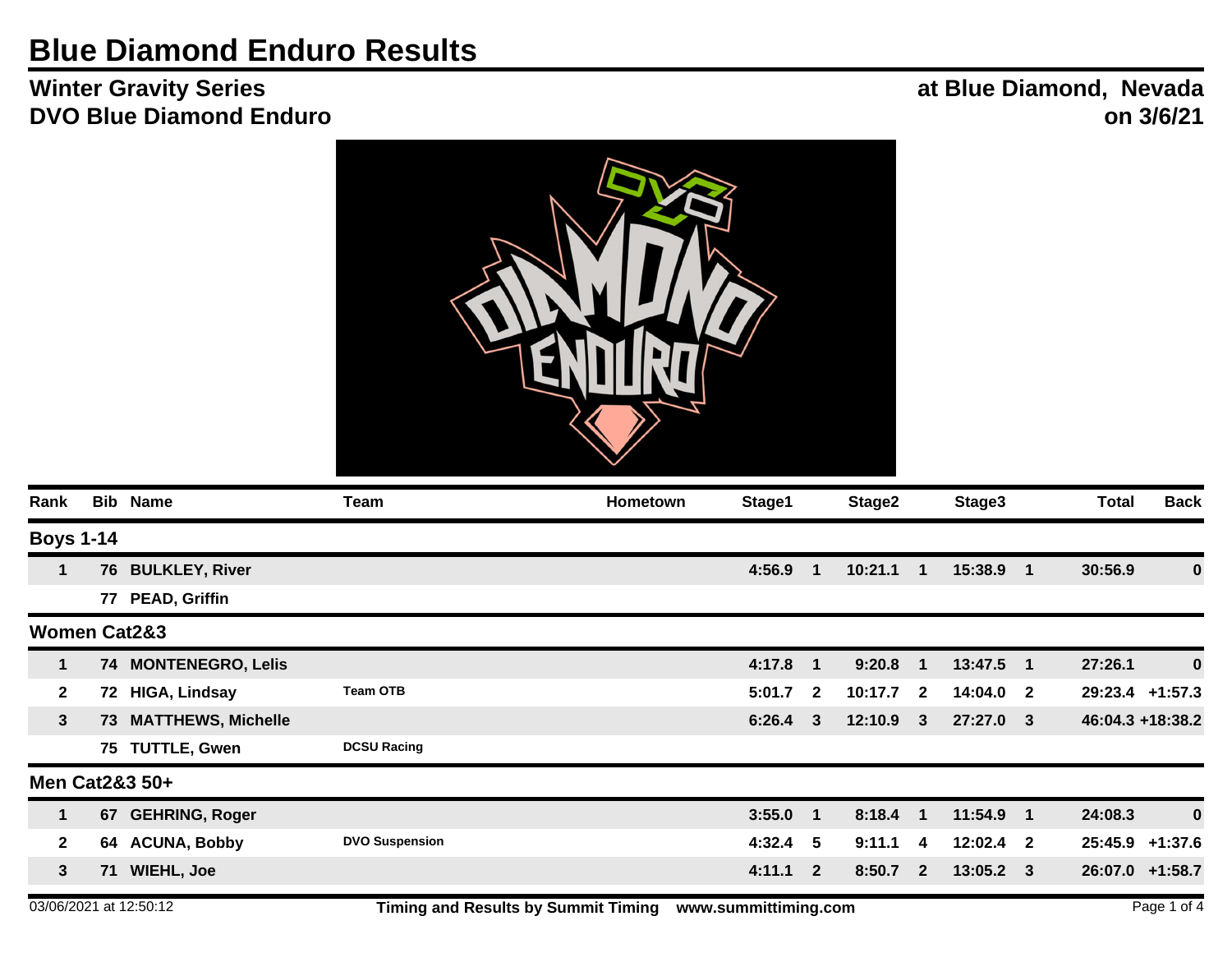| Rank                    |     | <b>Bib Name</b>       | Team                        | Hometown | Stage1     |                | Stage2      |                         | Stage3      |                         | <b>Total</b>      | <b>Back</b>        |
|-------------------------|-----|-----------------------|-----------------------------|----------|------------|----------------|-------------|-------------------------|-------------|-------------------------|-------------------|--------------------|
| $\overline{\mathbf{4}}$ |     | 69 NEWTON, Mark       |                             |          | $4:23.5$ 4 |                | 9:00.7      | $\overline{\mathbf{3}}$ | 13:50.1 4   |                         |                   | $27:14.3$ +3:06.0  |
| 5                       | 70  | <b>RIVERA, Ronie</b>  | None                        |          | 4:21.5     | -3             | 9:47.4      | 5                       | 14:14.2 5   |                         | 28:23.1           | $+4:14.8$          |
| $6\phantom{1}$          |     | 66 FOSTER, David      |                             |          | $4:36.7$ 6 |                | 9:59.0      | 6                       | 25:18.8 6   |                         |                   | 39:54.5 +15:46.2   |
|                         | 65  | <b>DELANEY, James</b> |                             |          |            |                |             |                         |             |                         |                   |                    |
|                         |     | 68 MCDONALD, Michael  | <b>Michael McDonald</b>     |          |            |                |             |                         |             |                         |                   |                    |
|                         |     | Men Cat2&3 40-49      |                             |          |            |                |             |                         |             |                         |                   |                    |
| $\mathbf{1}$            |     | 59 HORBA, Dale        |                             |          | 3:44.0     | $\blacksquare$ | $7:57.1$ 1  |                         | $11:01.3$ 1 |                         | 22:42.4           | $\boldsymbol{0}$   |
| $\mathbf{2}$            |     | 63 VAS, Albie         | <b>AV33 Racing</b>          |          | 3:49.4     | - 2            | 8:14.8      | $\mathbf{2}$            | 12:43.2 2   |                         | 24:47.4 +2:05.0   |                    |
| $\mathbf{3}$            |     | 62 STOLTZ, Jon        |                             |          | $4:17.1$ 5 |                | 8:48.0      | $\overline{4}$          | 13:00.3 3   |                         | 26:05.4 +3:23.0   |                    |
| 4                       | 61  | KIRBY, Todd           | <b>KGA</b>                  |          | $4:16.4$ 4 |                | 8:41.8      | $\mathbf{3}$            | 13:38.8 4   |                         | 26:37.0 +3:54.6   |                    |
| $5\phantom{.0}$         | 57  | <b>CAZIN, Shaun</b>   | <b>IITFWI Racing</b>        |          | $4:00.7$ 3 |                | 9:04.3      | $5\phantom{1}$          | 14:11.6 6   |                         | 27:16.6 +4:34.2   |                    |
| $\bf 6$                 | 58. | <b>DOPLER, Mike</b>   | <b>KGA</b>                  |          | 4:21.0 6   |                | 9:06.6      | 6                       | 14:03.8 5   |                         |                   | 27:31.4 +4:49.0    |
|                         |     | 60 JOHNSON, Brandon   | <b>Bitch Boy Bike Crew</b>  |          |            |                |             |                         |             |                         |                   |                    |
|                         |     | Men Cat2&3 30-39      |                             |          |            |                |             |                         |             |                         |                   |                    |
| $\mathbf{1}$            |     | 52 PAGE, Jeff         | <b>Geib s Garage</b>        |          | $3:32.5$ 1 |                | $7:57.2$ 1  |                         | $12:19.1$ 2 |                         | 23:48.8           | $\boldsymbol{0}$   |
| $\mathbf{2}$            |     | 56 SIFUENTES, Joey    |                             |          | $3:58.1$ 3 |                | 7:58.4      | $\mathbf{2}$            | 12:20.6 3   |                         | 24:17.1           | $+28.3$            |
| $\mathbf{3}$            |     | 54 RASKANSKY, adam    |                             |          | $3:55.0$ 2 |                | 8:18.9      | $\mathbf{3}$            | 12:36.6 4   |                         |                   | 24:50.5 +1:01.7    |
| 4                       |     | 50 LARSON, Tucker     | Jennings and Larson         |          | 4:01.8 5   |                | 8:43.6      | 6                       | 12:18.3     | $\overline{\mathbf{1}}$ | 25:03.7 +1:14.9   |                    |
| $5\phantom{.0}$         |     | 42 BERTA, Steven      |                             |          | 4:04.0 6   |                | 8:31.5      | $\overline{4}$          | 12:52.8 6   |                         | $25:28.3$ +1:39.5 |                    |
| $6\phantom{1}$          |     | 44 CHERNESKY, Robert  |                             |          | 4:15.2 9   |                | 8:43.0      | $\sqrt{5}$              | 12:54.1     | $\overline{\mathbf{7}}$ | $25:52.3$ +2:03.5 |                    |
| $\overline{7}$          | 51  | <b>MAYHEW, ROBERT</b> | <b>IITFWI</b>               |          | $4:01.7$ 4 |                | 9:07.8      | 9                       | 12:43.1 5   |                         | 25:52.6 +2:03.8   |                    |
| 8                       |     | 43 CHAVEZ, jaime      |                             |          | 4:17.0 10  |                | 8:48.2      | $\overline{7}$          | 12:54.7 8   |                         | $25:59.9$ +2:11.1 |                    |
| 9                       | 45  | DAHL, Joshua          |                             |          | 4:10.2 7   |                | 8:51.0      | 8                       | 13:05.0 9   |                         |                   | 26:06.2 +2:17.4    |
| 10                      |     | 53 PAYNE, James       |                             |          | 4:14.0 8   |                | 10:10.6 12  |                         | 13:14.8 10  |                         |                   | $27:39.4$ +3:50.6  |
| 11                      | 47  | <b>IBANEZ, Rudy</b>   |                             |          | 4:34.0 11  |                | $9:20.7$ 10 |                         | 14:58.4 12  |                         |                   | $28:53.1 + 5:04.3$ |
| 12                      |     | 48 JENNINGS, Seth     |                             |          | 4:43.8 12  |                | 9:48.0 11   |                         | 14:42.7 11  |                         |                   | 29:14.5 +5:25.7    |
|                         |     | 40 ANDERSON, Darin    | <b>All Mountain Cyclery</b> |          |            |                |             |                         |             |                         |                   |                    |
|                         |     | 41 ATCHLEY, Taylor    |                             |          |            |                |             |                         |             |                         |                   |                    |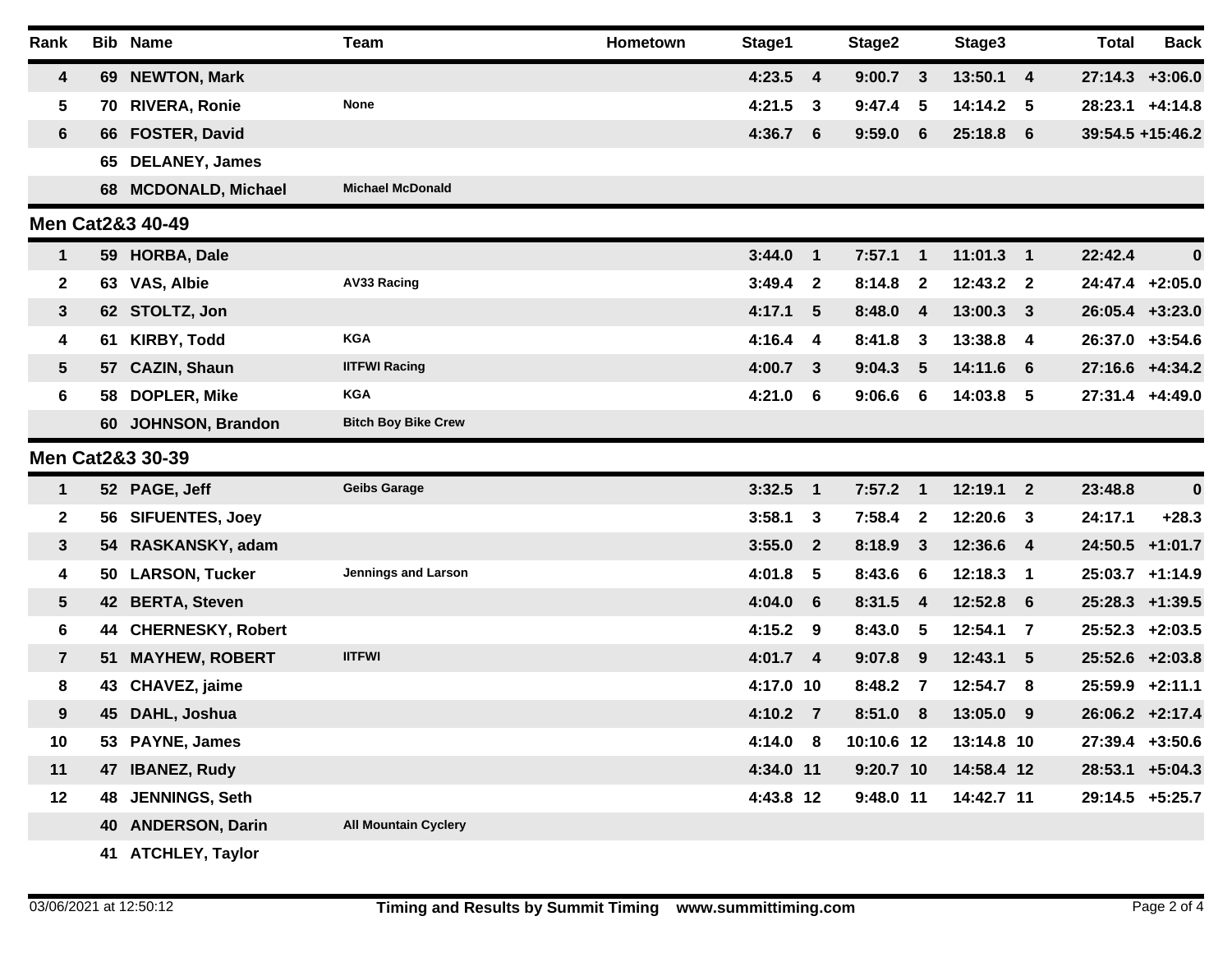| Rank                  |    | <b>Bib Name</b>             | <b>Team</b>                       | Hometown | Stage1     |              | Stage2   |                         | Stage3      | <b>Total</b>    | <b>Back</b>      |
|-----------------------|----|-----------------------------|-----------------------------------|----------|------------|--------------|----------|-------------------------|-------------|-----------------|------------------|
|                       |    | 46 FOBAR, michael           |                                   |          |            |              |          |                         |             |                 |                  |
|                       |    | 49 JUMAWAN, Keoni           |                                   |          |            |              |          |                         |             |                 |                  |
|                       |    | 55 SEBESTYEN, Kyle          |                                   |          |            |              |          |                         |             |                 |                  |
|                       |    | <b>Men Cat2&amp;3 19-29</b> |                                   |          |            |              |          |                         |             |                 |                  |
| $\mathbf{1}$          |    | 35 JOHNSON, Erik            |                                   |          | 3:49.9     | $\mathbf{1}$ | 7:59.4   | $\overline{1}$          | 11:39.3 1   | 23:28.6         | $\bf{0}$         |
| 2                     |    | 33 FRANEK, Tyler            |                                   |          | 4:00.7     | 3            | 8:17.1   | $\mathbf{2}$            | 11:41.6 2   | 23:59.4         | $+30.8$          |
| $\mathbf{3}$          |    | 38 SALVADOR, Josh           | <b>FMTB Las Vegas</b>             |          | 3:57.1     | $\mathbf{2}$ | 8:39.1   | $\mathbf{3}$            | 12:39.5 4   | 25:15.7         | $+1:47.1$        |
| 4                     |    | 34 HALL, Derek              |                                   |          | 4:46.8     | 4            | 9:00.9   | 4                       | $12:24.3$ 3 | 26:12.0 +2:43.4 |                  |
|                       |    | 32 BRANCACCIO, Lucas        |                                   |          |            |              |          |                         |             |                 |                  |
|                       |    | 36 LARSON, Talmage          | J and L                           |          |            |              |          |                         |             |                 |                  |
|                       |    | 37 LARSON, Tanner           |                                   |          |            |              |          |                         |             |                 |                  |
|                       |    | 39 VASQUEZ, Andrew          |                                   |          |            |              |          |                         |             |                 |                  |
|                       |    | Men Cat2&3 15-18            |                                   |          |            |              |          |                         |             |                 |                  |
|                       |    | 30 HOWCROFT, William        | <b>Crimson Cliffs High School</b> |          |            |              |          |                         |             |                 |                  |
|                       |    | 31 WHIPPLE, Tyler           | n/a                               |          |            |              |          |                         |             |                 |                  |
| Men Cat1 40+          |    |                             |                                   |          |            |              |          |                         |             |                 |                  |
| $\mathbf{1}$          |    | 29 WILSON, david            | <b>OTB</b>                        |          | $3:36.2$ 2 |              | 7:40.4   | $\overline{1}$          | 11:32.4 1   | 22:49.0         | $\boldsymbol{0}$ |
| $\mathbf{2}$          |    | 22 COOPER, Jerrad           | <b>Flag Bike Rev</b>              |          | 3:35.6     | $\mathbf 1$  | 7:54.5   | $\mathbf{2}$            | 11:43.8 2   | 23:13.9         | $+24.9$          |
| $\mathbf{3}$          | 27 | <b>RYAN, Patrick</b>        |                                   |          | 4:19.7 4   |              | 9:09.2   | $\mathbf{3}$            | 13:25.5 4   | 26:54.4         | $+4:05.4$        |
| 4                     |    | 26 PARVIS, Matt             | Mr. Bigglesworth                  |          | 4:09.1     | 3            | 10:12.9  | $\overline{\mathbf{4}}$ | $13:20.7$ 3 | 27:42.7 +4:53.7 |                  |
|                       |    | 23 GORCHINSKI, Kevin        | <b>None</b>                       |          |            |              |          |                         |             |                 |                  |
|                       |    | 24 GROSS, Mark              | MarkTaylorGrossRealEstateGroup    |          |            |              |          |                         |             |                 |                  |
|                       |    | 25 HELMS, Mark              | <b>Giant Bicycle</b>              |          |            |              |          |                         |             |                 |                  |
|                       |    | 28 UTT, Lars                |                                   |          |            |              |          |                         |             |                 |                  |
| <b>Men Cat1 30-39</b> |    |                             |                                   |          |            |              |          |                         |             |                 |                  |
| $\mathbf 1$           |    | 19 FAULKNER, Chris          | <b>All Mountain Cyclery</b>       |          | $3:30.7$ 1 |              | 7:39.6 1 |                         | 11:37.8 1   | 22:48.1         | $\boldsymbol{0}$ |
|                       |    | 20 PLANK, McKenzie          | <b>Chainline Bikes</b>            |          |            |              |          |                         |             |                 |                  |
|                       |    | 21 STENBERG, Jensen         |                                   |          |            |              |          |                         |             |                 |                  |
|                       |    |                             |                                   |          |            |              |          |                         |             |                 |                  |